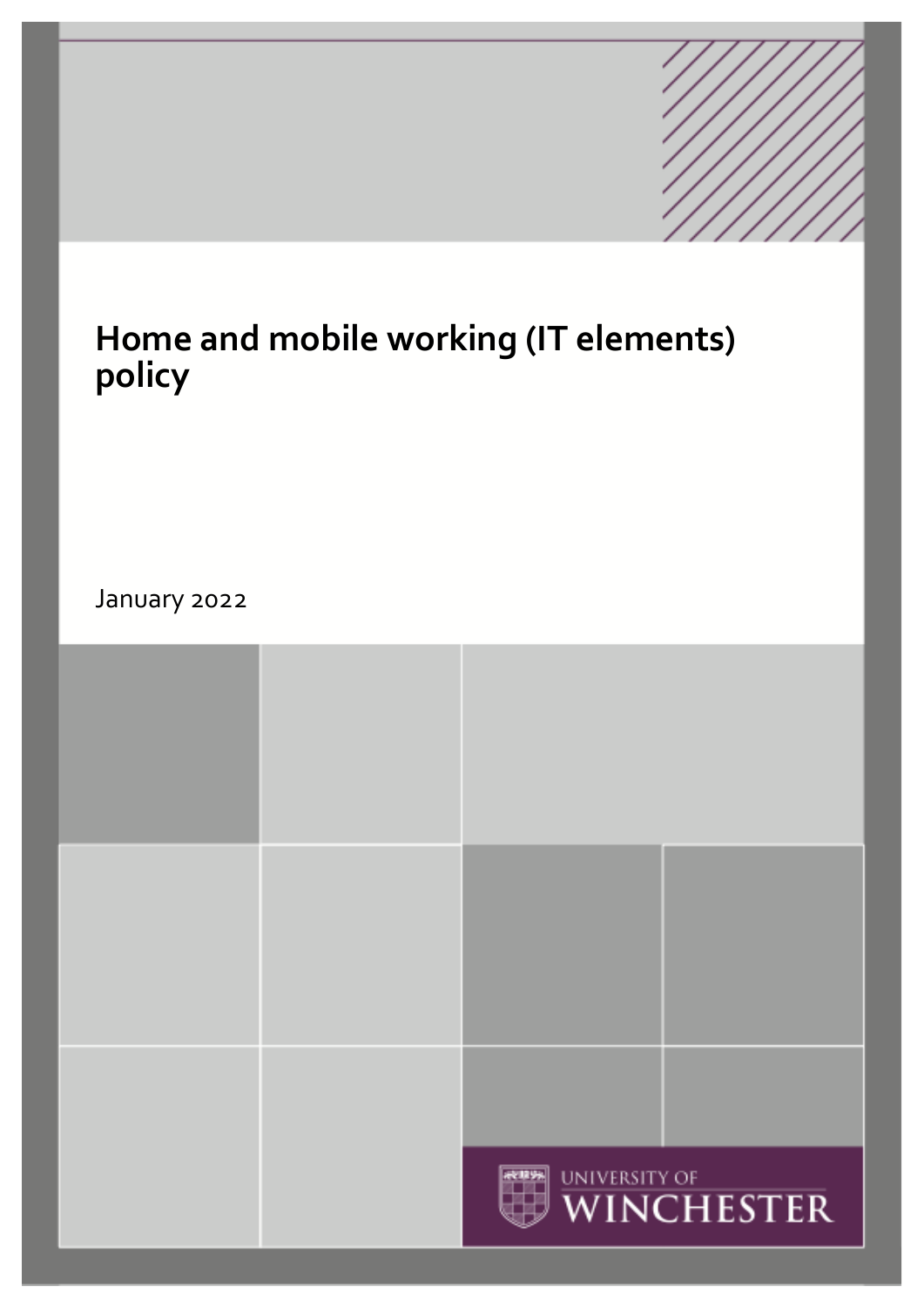| Document Title:                                                                                                                                                                                  | Home and Mobile working policy (IT)                                                              |
|--------------------------------------------------------------------------------------------------------------------------------------------------------------------------------------------------|--------------------------------------------------------------------------------------------------|
| Document Author:                                                                                                                                                                                 | Fiona Greig                                                                                      |
| Responsible<br>Person<br>and<br>Department:                                                                                                                                                      | Fiona Greig Knowledge & Digital Services                                                         |
| Approving Body:                                                                                                                                                                                  | <b>UMG</b><br>Senate                                                                             |
| Date of Approval:                                                                                                                                                                                |                                                                                                  |
| Date Effective From:                                                                                                                                                                             | 1st January 2022                                                                                 |
| <b>Review Date:</b>                                                                                                                                                                              | 31 July 2023                                                                                     |
| Indicate whether the document is<br>for public access or internal access<br>only<br>Indicate whether the document<br>applies to collaborative provision?<br>(Strikethrough text, as appropriate) | <b>Public Access</b><br><b>Internal Access Only</b><br><b>Applies to Collaborative Provision</b> |

### Summary:

This policy sets out clearly what is required when using a University supplied, or privately owned, mobile computing device. Effective implementation of this policy will minimise the risk of data loss and/or inappropriate use or access to University electronic resources and information.

#### TABLE OF CONTENTS

| 1.           | Scope                              | 3 |
|--------------|------------------------------------|---|
|              | 2. Use of personal devices         |   |
| $\mathsf{R}$ | University provided mobile devices |   |
| 4.           | Storage                            |   |
| 5.           | Removable devices and media        |   |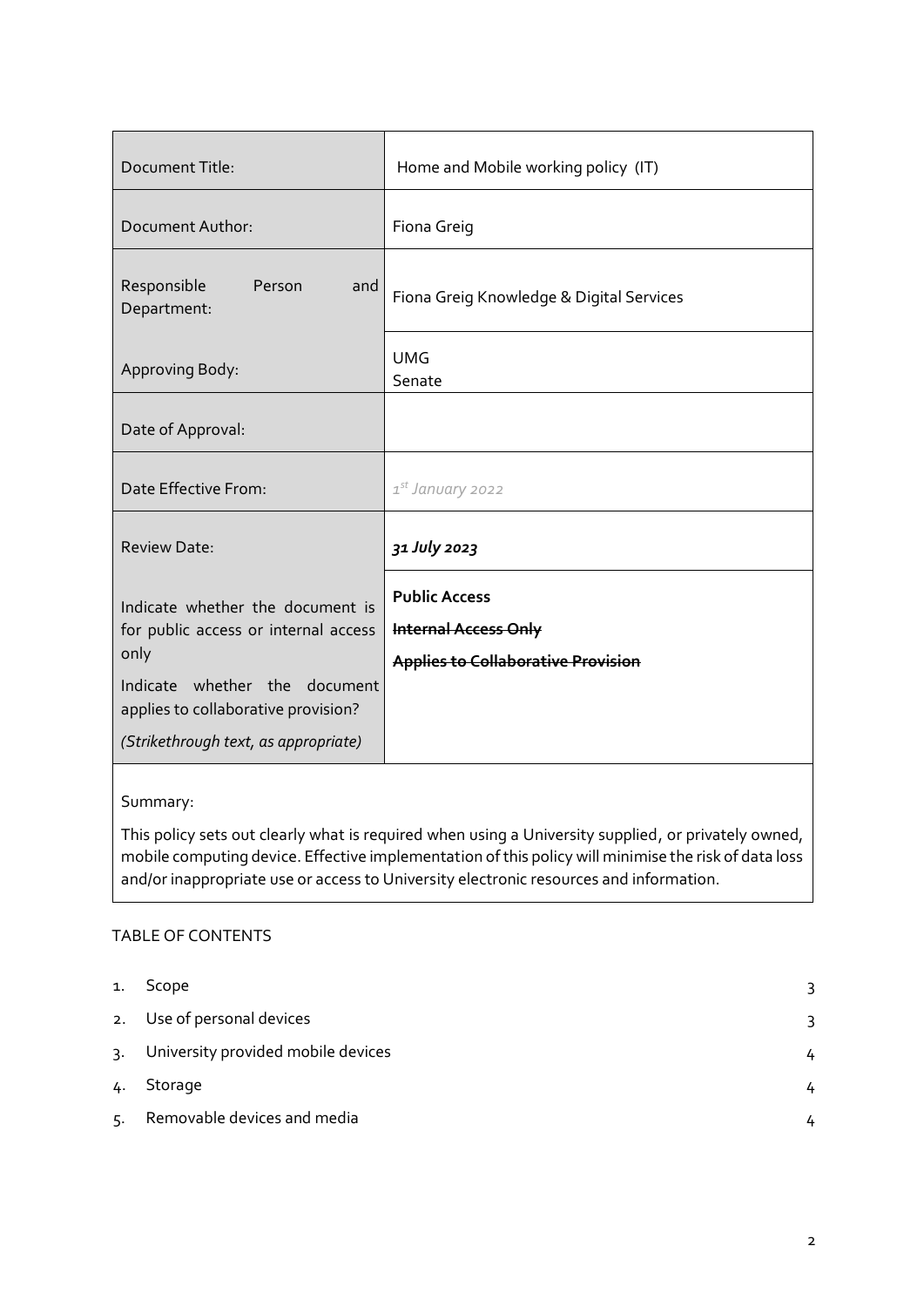### 1. Scope

<span id="page-2-0"></span>1.1. It is recognised by the University that flexible and mobile working is a necessary and often advantageous mode of working. However, flexible working is achieved by using a range of devices designed for ease of use and with the capability to connect and access resources such as email, online storage, and University business systems and data sources.

1.2. This increases the level of risk of data compromised accounts, cyber criminality (including ransomware deployment), loss, theft and inappropriate use.

1.3. This policy applies to all University staff and all other authorised users.

# <span id="page-2-1"></span>2. Use of personal devices

- 2.1. Before connecting any device to University wireless or other available networks you must ensure:.
	- 2.1.1. You have installed a suitable anti-virus and malware protection software. For more information about these visit the National Cyber Security Centre's [advice page.](https://www.ncsc.gov.uk/collection/device-security-guidance/policies-and-settings/antivirus-and-other-security-software)
	- 2.1.2. You have read and adhered to all relevant policies and, where required, registered your device with Knowledge & Digital Services. This registration is where your work or research is into areas which may trigger concerns from legal, criminal or ethical challenge. Registration should happen before any websites or data is accessed or created.
	- 2.1.3. Your device is running the most up to date version of the operating system and key software. It is expected you will always update your device.
	- 2.1.4. To support enhanced cyber security requirements the University may have to automatically capture information about your devices (operating system, update status, IP location) and may block access to our services if these are not in line with our operational and security requirements.
- 2.2. Before connecting any device to University wireless or other available networks you must ensure:.
	- 2.2.1. We have provided you a OneDrive space for encrypted and secure storage. You should use this exclusively for all University related work, including drafts, sharing with teammates etc. If you choose not to use OneDrive you must ensure you have installed suitable encryption software for the storage and access to University provided information. You must do this before connecting any device to University wireless or other available networks.
	- 2.2.2. University information should not be stored or transported using a mobile device (including USB flash drives etc.) unless there is a clear business need to do so and this copy should be retailed only for the specific purpose and then immediately deleted including a full reformatting of the device used.
	- 2.2.3. If the device is to be used to handle data provided by a third party it is the device owner's responsibility to ensure any security or data handling requirements by that organisation are met.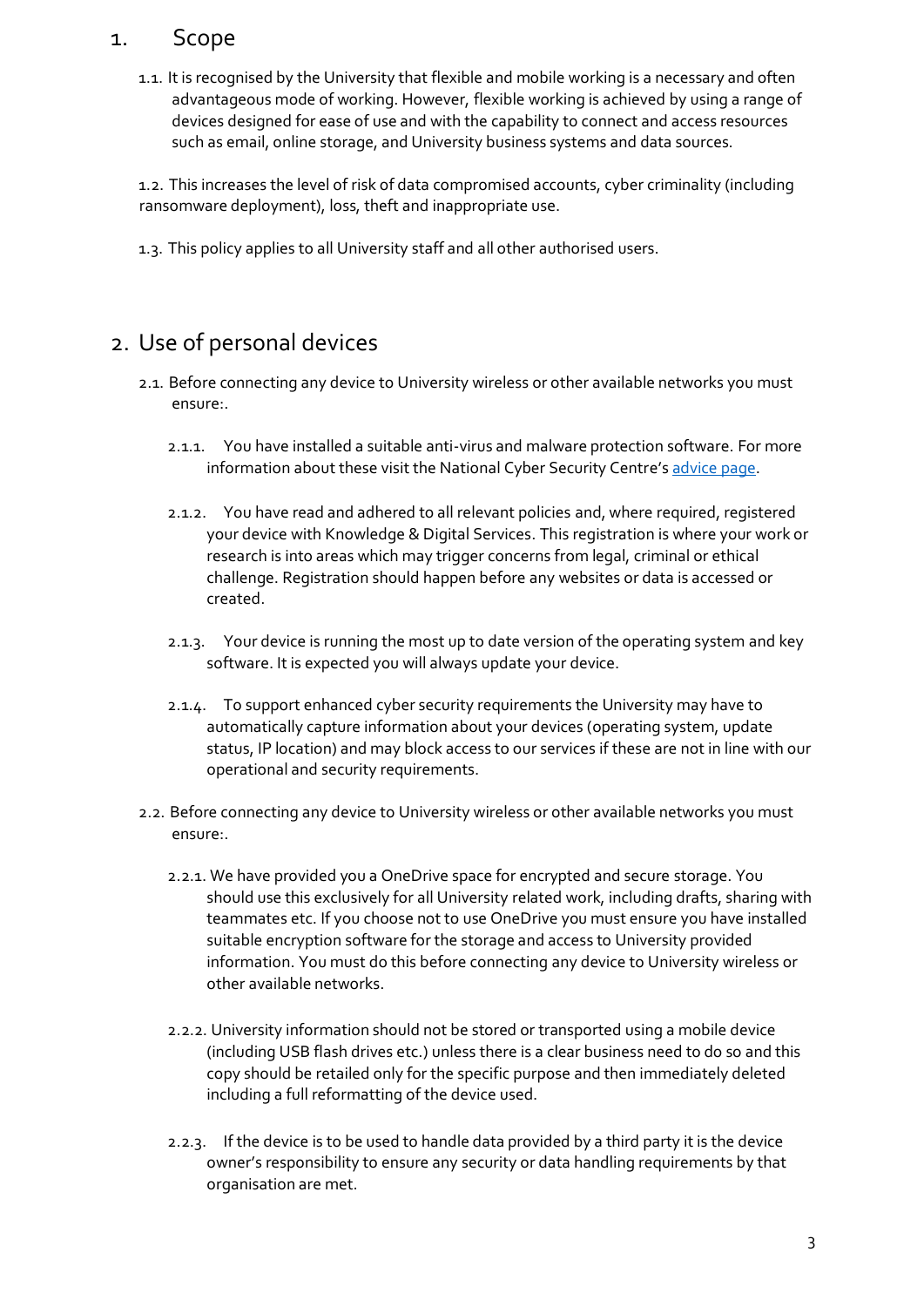- 2.2.4. University information, critically any stored account, identity or access details must be removed before the device can be reassigned to another user.
- 2.3. Users must ensure they mitigate the risks associated with the environment in which they may be working. Advice and guidance should be sought from Knowledge & Digital Services on environments, off campus or international locations where you may be unsure of the risks you may be facing.

# <span id="page-3-0"></span>3. University provided mobile devices

- 3.1. Knowledge & Digital Services are responsible for sourcing, building and maintaining University devices to support staff to undertake their full range of activities.
- 3.2. Knowledge & Digital Services have the responsibility and authority to lock-down devices to ensure patching and updates are applied appropriately and to lock down access to install unapproved apps and services.
- 3.3. There are a number of devices previously distributed which will be recalled to have the management tool installed. All staff will be expected to comply with the request to return devices for updating. Withholding devices may lead to disciplinary action.
- 3.4. During this process Knowledge & Digital Services reserve the right to clean down the device and do a fresh install of the University build. Any non-official software, documentation or services on the device will be removed.

## <span id="page-3-1"></span>4. Storage

- 4.1. Devices with synchronised online storage present considerable opportunities for data loss or inappropriate use or access to information. Users therefore must ensure the following:
	- 4.1.1. Where the University has provisioned cloud storage (e.g. OneDrive or Board Papers) all staff are required to utilise these services in favour of any other storage option.
	- 4.1.2. No University confidential information should be synchronised to, or stored on, cloud-based storage that has *not* been agreed contractually by Knowledge & Digital Services on behalf of the University. This includes but is not limited to:
		- iCloud
		- GoogleDocs
		- Drop box
		- **Skydrive**
		- **SugarSync**

### <span id="page-3-2"></span>5. Removable devices and media

- 5.1. Storage mediums and devices such as USB sticks, external hard drives, flash card and any other portable drives carry considerable risks in transporting, storing or transferring University confidential information and so :
	- 5.1.1. Should not be used unless absolutely necessary to temporarily store University information.